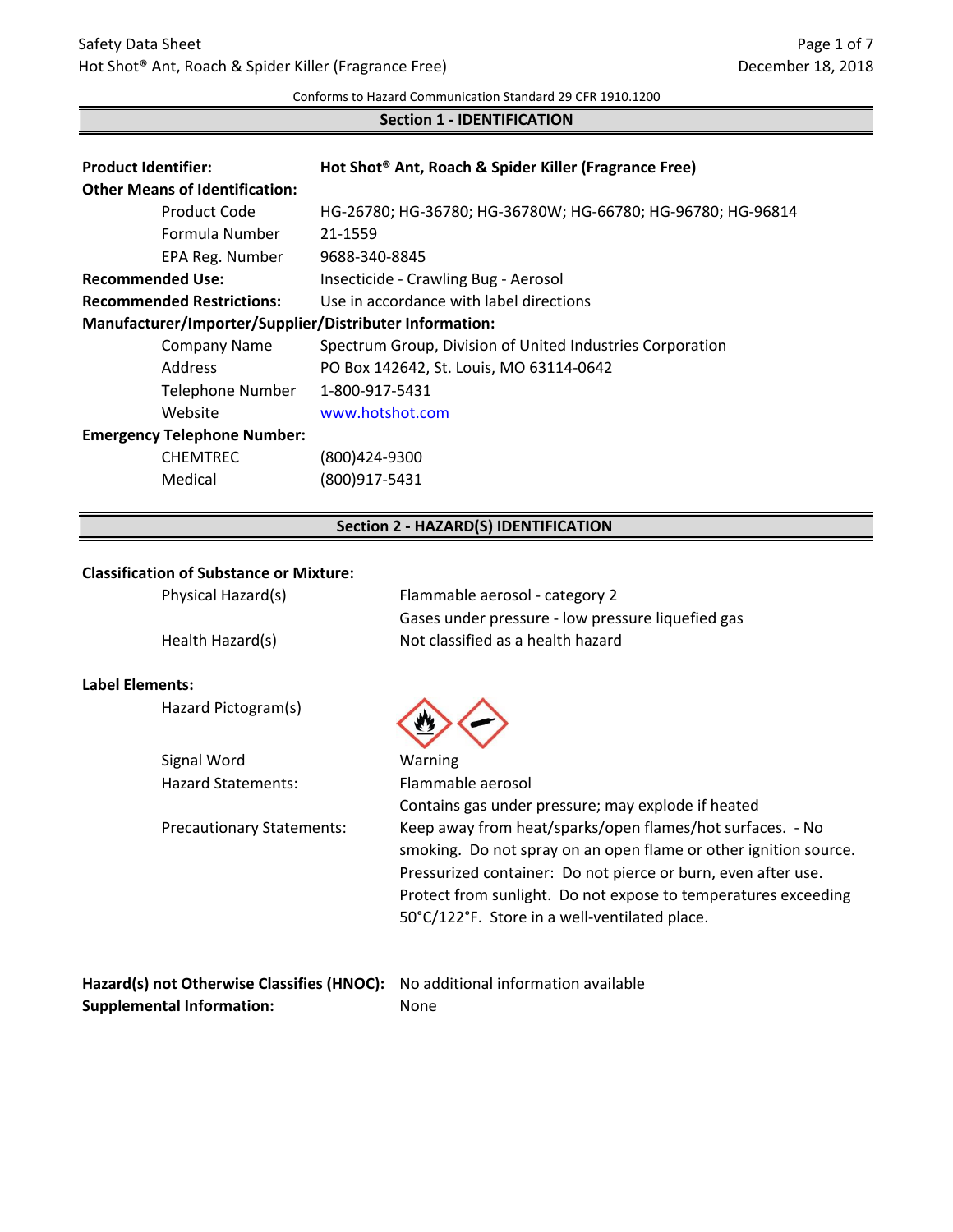## **Section 3 - COMPOSITION/INFORMATION ON INGREDIENTS**

| <b>Chemical Name</b>                     | <b>Synonyms</b>          | <b>CAS Number</b> | %      |
|------------------------------------------|--------------------------|-------------------|--------|
| Hydrotreated Light Petroleum Distillates | $\ln/a$                  | 64742-47-8        | 4.5    |
| Propane                                  | $\ln/a$                  | 74-98-6           | 2.9    |
| Isobutane                                | $\mathsf{In}/\mathsf{a}$ | $75 - 28 - 5$     | 1.6    |
| 1-butoxy-2-propanol                      | $\mathsf{In}/\mathsf{a}$ | 5131-66-8         | 1.5    |
| Imiprothrin                              | $\mathsf{In}/\mathsf{a}$ | 72963-72-5        | 0.075  |
| Lambda-Cyhalothrin                       | $\mathsf{In}/\mathsf{a}$ | 91465-08-6        | 0.025  |
| Light aromatic naptha                    | n/a                      | 64742-95-6        | 0.0243 |

In accordance with paragraph (d) of 1910.1200, the exact percentage (concentration) has been withheld as a trade secret. Other components are below reportable levels.

# **Section 4 - FIRST-AID MEASURES**

| Inhalation:                    | If breathing is difficult, remove victim to fresh air and keep at rest in a position<br>comfortable for breathing. Get medical advice/attention if you feel unwell.         |
|--------------------------------|-----------------------------------------------------------------------------------------------------------------------------------------------------------------------------|
| <b>Skin Contact:</b>           | In case of contact, wash skin with plenty of water. If skin irritation or redness develops,<br>seek medical attention.                                                      |
| <b>Eye Contact:</b>            | In case of contact, flush eyes with plenty of water. Remove contact lenses, if worn. If<br>irritation persists, get medical attention.                                      |
| Ingestion:                     | If swallowed, do NOT induce vomiting unless directed to do so by medical personnel.<br>Never give anything by mouth to an unconscious person. Get medical advice/attention. |
| <b>Most Important</b>          | Symptoms of exposure may include, irritation of eyes and nose, cough and/or shortness of                                                                                    |
| Symptoms/Effects,              | breath.                                                                                                                                                                     |
| <b>Acute and Delayed:</b>      |                                                                                                                                                                             |
| Indication of                  | Immediate medical attention should not be required.                                                                                                                         |
| <b>Immediate Medical</b>       |                                                                                                                                                                             |
| <b>Attention &amp; Special</b> |                                                                                                                                                                             |
| <b>Treatment Needed:</b>       |                                                                                                                                                                             |

## **Section 5 - FIRE-FIGHTING MEASURES**

| <b>Suitable Extinguishing Media:</b>                                     | Treat for surrounding material.                                                                                    |
|--------------------------------------------------------------------------|--------------------------------------------------------------------------------------------------------------------|
| <b>Unsuitable Extinguishing Media:</b>                                   | None known.                                                                                                        |
| <b>Specific Hazards Arising from</b>                                     | Products of combustion may include, and are not limited to: oxides                                                 |
| the Chemical:                                                            | of carbon.                                                                                                         |
| <b>Special Protective Equipment</b><br>and Precautions for Firefighters: | Keep upwind of fire. Wear full fire fighting turn-out gear (full<br>Bunker gear) and respirator protection (SCBA). |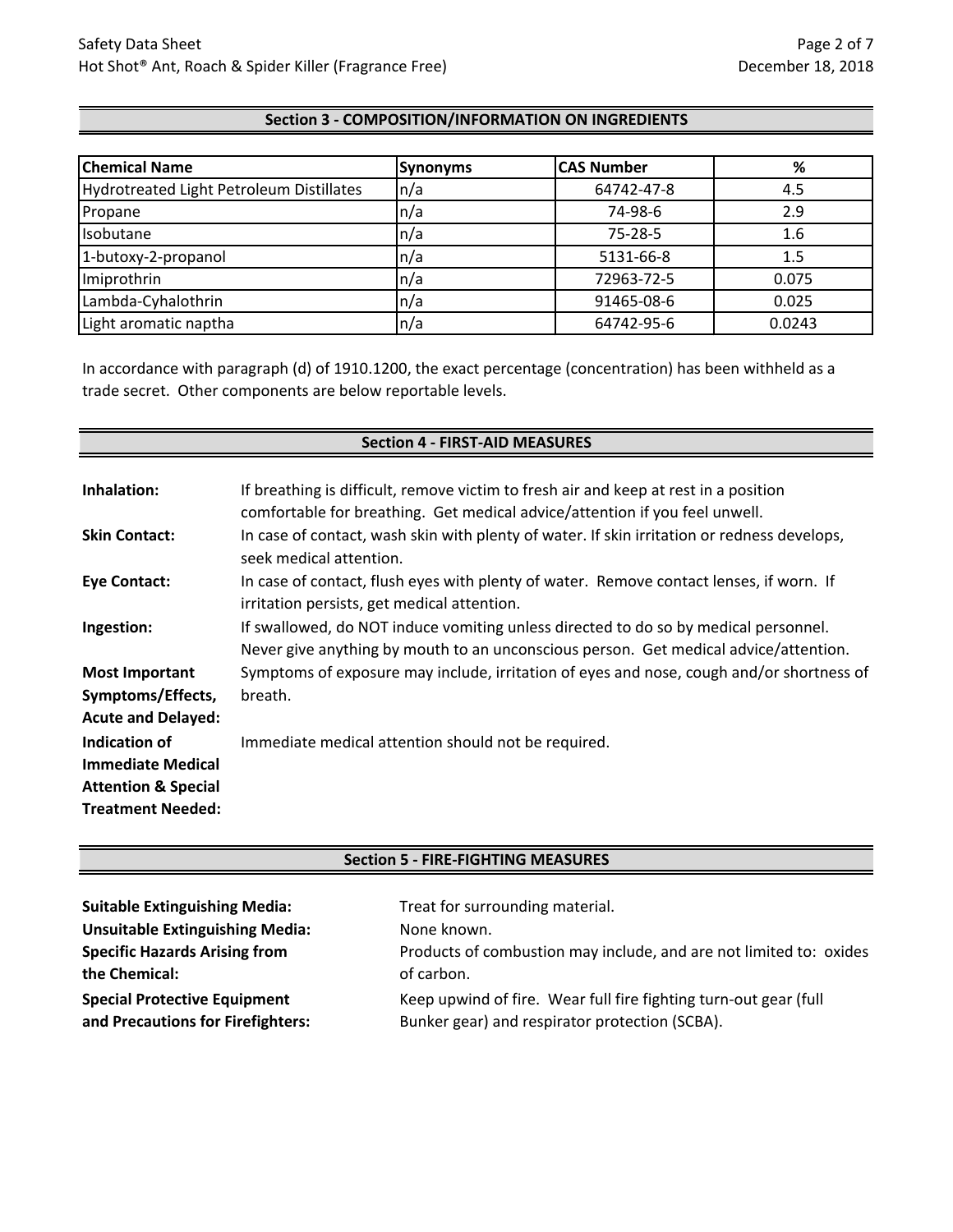## **Section 6 - ACCIDENTAL RELEASE MEASURES**

| <b>Personal Precautions, Protective</b> | Use personal protection recommended in Section 8. Isolate the                                                                  |  |
|-----------------------------------------|--------------------------------------------------------------------------------------------------------------------------------|--|
| <b>Equipment and Emergency</b>          | hazard area and deny entry to unnecessary and unprotected                                                                      |  |
| <b>Procedures:</b>                      | personnel.                                                                                                                     |  |
| <b>Methods and Materials for</b>        | Contain and/or absorb spill with inert material. Then place in a                                                               |  |
| <b>Containment and Cleaning Up:</b>     | suitable container. Do not flush to sewer or allow to enter<br>waterways. Use appropriate personal protective equipment (PPE). |  |
|                                         | Scoop up material and place in a disposable container.                                                                         |  |
| <b>Environmental Precautions:</b>       | Report spills as required by local and national regulations. Prevent<br>entry into storm sewers and waterways.                 |  |

## **Section 7 - HANDLING AND STORAGE**

| <b>Precautions for Safe Handling:</b> | Avoid breathing mist. Avoid contact with skin and eyes. Do not<br>swallow. Handle and open container with care. When using do not<br>eat, drink or smoke. |
|---------------------------------------|-----------------------------------------------------------------------------------------------------------------------------------------------------------|
| <b>Conditions for Safe Storage,</b>   | Keep out of reach of children. Keep container tightly closed. (See                                                                                        |
| Including any Incompatibilities:      | section 10).                                                                                                                                              |

## **Section 8 - EXPOSURE CONTROLS / PERSONAL PROTECTION**

#### **Control Parameters:**

|                                                           | <b>Exposure Limits</b> |                   |                  |                                                                                      |                                     |                                     |
|-----------------------------------------------------------|------------------------|-------------------|------------------|--------------------------------------------------------------------------------------|-------------------------------------|-------------------------------------|
| <b>Chemical Name</b>                                      | <b>OSHA PEL</b>        |                   | <b>ACGIH TLV</b> |                                                                                      | <b>Supplier OEL</b>                 |                                     |
|                                                           | ppm                    | mg/m <sup>3</sup> | ppm              | mg/m <sup>3</sup>                                                                    | ppm                                 | mg/m <sup>3</sup>                   |
| <b>Hydrotreated Light</b><br><b>Petroleum Distillates</b> |                        | TWA <sub>5</sub>  |                  | TWA <sub>5</sub><br>STEL 10<br>TWA 200 (as<br>total hydro-<br>carbon<br>vapor), 8hrs | <b>TWA 100</b>                      | <b>TWA 525</b>                      |
| Propane                                                   | <b>TWA 1000</b>        | <b>TWA 1800</b>   | <b>TWA 1000</b>  |                                                                                      | <b>NIOSH REL</b><br><b>TWA 1000</b> | <b>NIOSH REL</b><br><b>TWA 1800</b> |
| Isobutane                                                 |                        |                   | <b>STEL 1000</b> |                                                                                      | NIOSH REL<br><b>TWA 800</b>         | NIOSH REL<br><b>TWA 1900</b>        |
| 1-butoxy-2-propanol                                       |                        |                   |                  |                                                                                      | <b>TWA 50</b>                       |                                     |
| Imiprothrin                                               |                        |                   |                  |                                                                                      |                                     |                                     |
| Lambda-Cyhalothrin                                        |                        |                   |                  |                                                                                      |                                     |                                     |
| Light aromatic naptha                                     | <b>TWA 500</b>         | <b>TWA 2000</b>   |                  | 200 (as total<br>hydro-<br>carbon<br>vapor)                                          |                                     |                                     |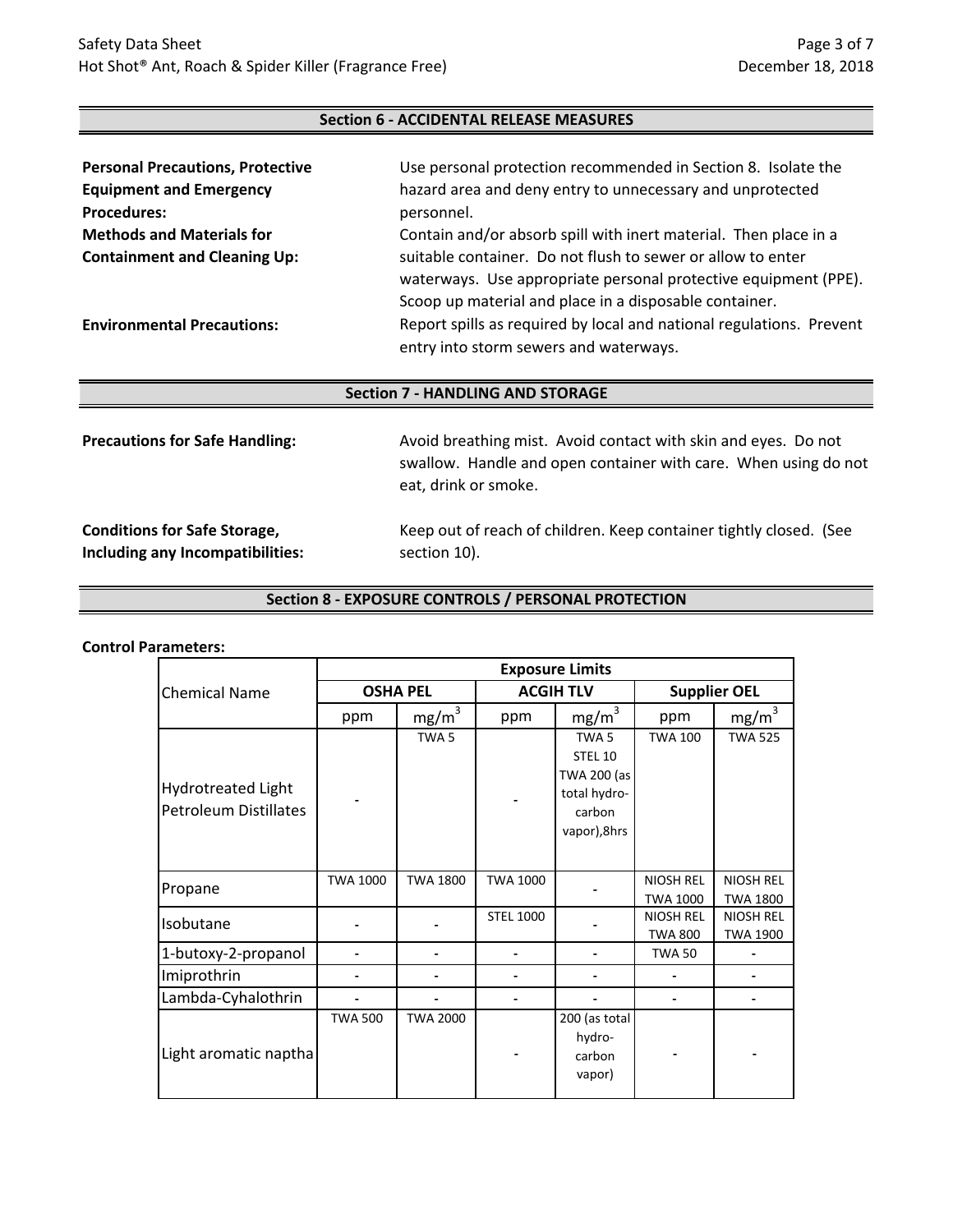## **Appropriate Engineering Controls:**

Wear appropriate respirator or use adequate ventilation where situations arise that the exposure limits are exceeded.

#### **Individual Protective Measures, Such as Personal Protective Equipment:**

| Eye/face protection:      | None required for normal use.                                                                      |
|---------------------------|----------------------------------------------------------------------------------------------------|
| Skin and body protection: | None required under normal use conditions.                                                         |
| Respiratory protection:   | None required under normal use conditions.                                                         |
|                           | General hygiene considerations: Do not eat, drink or smoke where material is handled, processed or |
|                           | stored. Wash hands after handling.                                                                 |

#### **Section 9 - PHYSICAL AND CHEMICAL PROPERTIES**

| Appearance (physical state,       | Clear to slightly hazy yellow liquid |
|-----------------------------------|--------------------------------------|
| Odor:                             | Solvent and pyrethroid               |
| <b>Odor Threshold:</b>            | No data available                    |
| pH:                               | 6.52                                 |
| <b>Melting / Freezing Point:</b>  | No data available                    |
| Initial boiling point and range:  | No data available                    |
| <b>Flashpoint:</b>                | No data available                    |
| <b>Evaporation Rate:</b>          | No data available                    |
| Flammability (solid, gas):        | No data available                    |
| Upper/lower flammability or       |                                      |
| explosive limits:                 | No data available                    |
| Vapor pressure:                   | No data available                    |
| Vapor density:                    | No data available                    |
| <b>Relative density:</b>          | 0.9386                               |
| Solubility(ies):                  | No data available                    |
| <b>Partition coefficient (n-</b>  |                                      |
| octanol/water):                   | No data available                    |
| <b>Auto-ignition temperature:</b> | No data available                    |
| <b>Decomposition temperature:</b> | No data available                    |
| <b>Viscosity:</b>                 | No data available                    |
|                                   |                                      |

#### **Section 10 - STABILITY AND REACTIVITY**

| <b>Reactivity:</b><br><b>Chemical stability:</b><br><b>Possibility of hazardous</b> | No dangerous reaction known under conditions of normal use.<br>Stable under normal storage conditions.<br>No dangerous reaction known under conditions of normal use. |
|-------------------------------------------------------------------------------------|-----------------------------------------------------------------------------------------------------------------------------------------------------------------------|
| reactions:<br><b>Conditions to avoid:</b>                                           | Heat. Incompatible materials.                                                                                                                                         |
| Incompatible materials:                                                             | None known.                                                                                                                                                           |
| <b>Hazardous decomposition</b><br>products:                                         | May include, and are not limited to oxides of carbon.                                                                                                                 |

### **Section 11 - TOXICOLOGICAL INFORMATION**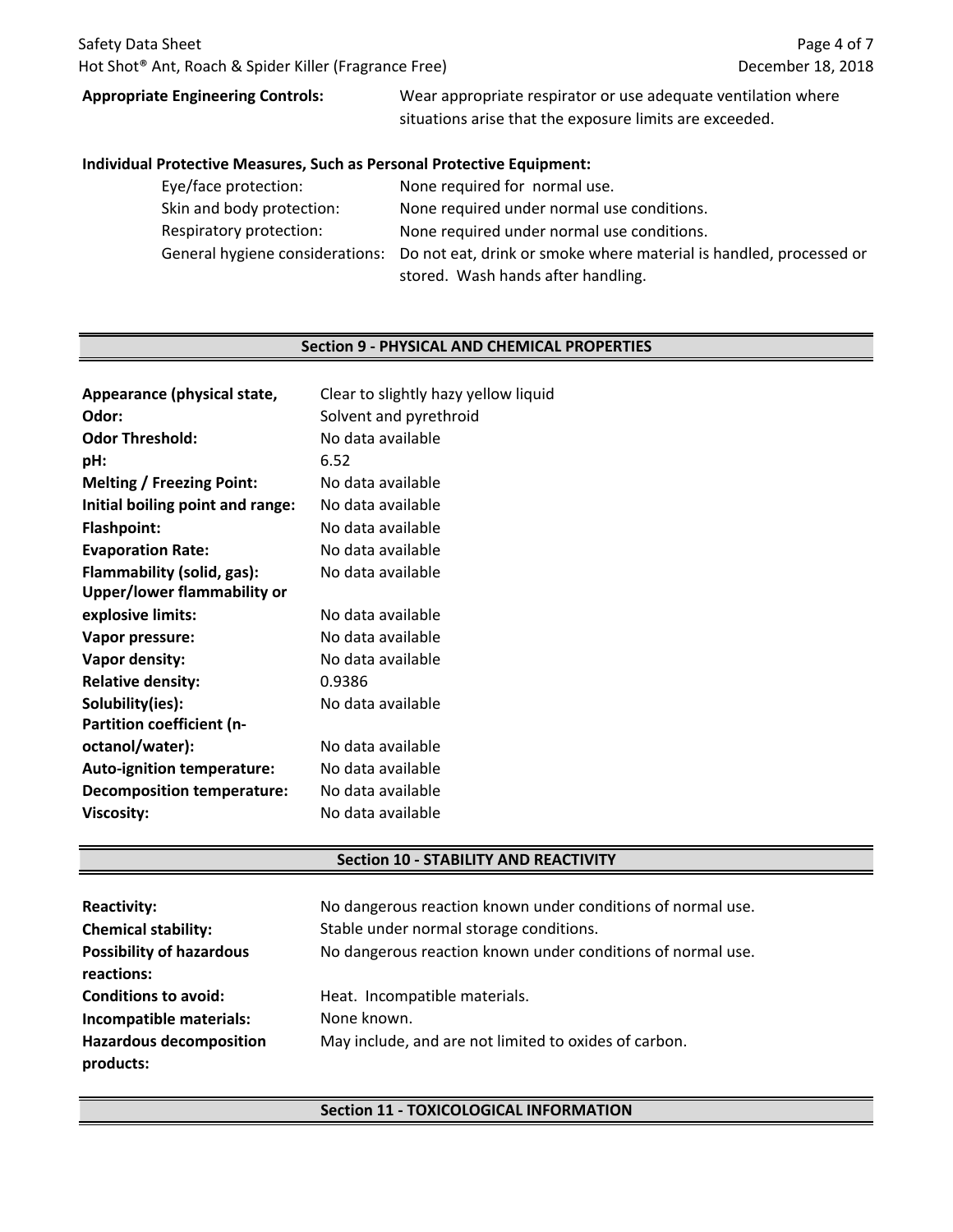## **Information on the likely routes** Inhalation, Ingestion and/or skin or eye contact **of exposure:**

#### **Symptoms related to the physical, chemical and toxicological characteristics:**

| Inhalation:   | May cause respiratory tract irritation.                                                                                                           |
|---------------|---------------------------------------------------------------------------------------------------------------------------------------------------|
| Ingestion:    | May be harmful if swallowed. May cause stomach distress, nausea                                                                                   |
|               | or vomiting.                                                                                                                                      |
| Skin contact: | May cause skin irritation. Symptoms may include redness, drying,                                                                                  |
|               | defatting and cracking of the skin.                                                                                                               |
| Eye contact:  | May cause eye irritation. Symptoms may include discomfort or<br>pain, excess blinking and tear production, with possible redness<br>and swelling. |

| <b>Acute Toxicity Values:</b> | <b>Calculated overall Chemical Acute Toxicity Values (ATE)</b> |               |                   |
|-------------------------------|----------------------------------------------------------------|---------------|-------------------|
|                               | LD50 (Oral)                                                    | LD50 (Dermal) | LC50 (inhalation) |
|                               | $>5000$ mg/kg                                                  | $>5000$ mg/kg | $>5$ mg/l         |
|                               |                                                                |               |                   |

**Sensitization:** Based on available data, the classification criteria are not met. **Eye Contact:** Based on available data, the classification criteria are not met. **Skin Contact:** Based on available data, the classification criteria are not met.

| <b>Chronic Effects-</b> | Ingredient                                                        | <b>Chemical Listed as a Carcinogen</b>                            |
|-------------------------|-------------------------------------------------------------------|-------------------------------------------------------------------|
|                         | There are no intentionally added ingredients greater than 0.1% in |                                                                   |
|                         |                                                                   | this product that are listed as potential carcinogens on the NTP, |
| Carcinogenicity:        |                                                                   | <b>IARC or OSHA lists</b>                                         |
|                         |                                                                   |                                                                   |

**Reproductive Toxicity: Germ Cell Mutagenicity: STOT-single exposure: STOT-repeated exposure: Aspiration hazard:**

Based on available data, the classification criteria are not met. Based on available data, the classification criteria are not met. Based on available data, the classification criteria are not met. Based on available data, the classification criteria are not met. Based on available data, the classification criteria are not met.

**Comment:** All information was generated using the GHS classification criteria for mixtures and cited EPA toxicity data.

#### **Section 12 - ECOLOGICAL INFORMATION**

| Ecotoxicity:                      | This pesticide is toxic to fish. Do not apply directly to water. |
|-----------------------------------|------------------------------------------------------------------|
| Persistence and degradability:    | No data available                                                |
| <b>Bioaccumulative potential:</b> | No data available                                                |
| <b>Mobility in soil:</b>          | No data available                                                |
| <b>Other adverse effects:</b>     | No data available                                                |

## **Section 13 - DISPOSAL CONSIDERATIONS**

Dispose of in accordance with all local, state,/provincial and federal regulations. For more information see product label.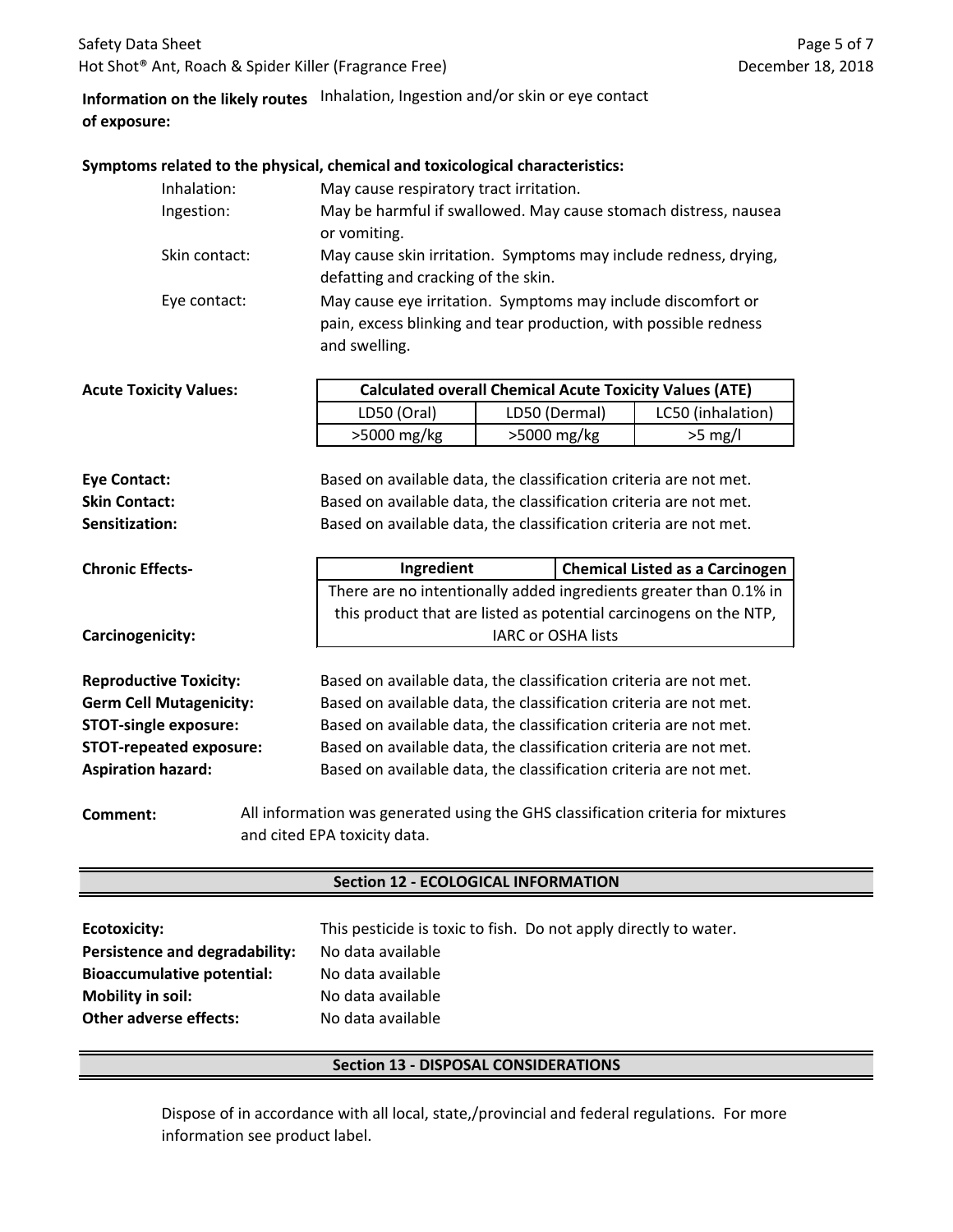## **Section 14 - TRANSPORTATION INFORMATION**

| DOT:  | UN-1950, Aerosols, Flammable, 2.1, Limited Quantity |
|-------|-----------------------------------------------------|
| IATA: | UN-1950, Aerosols, Flammable, 2.1                   |
| IMDG: | UN-1950, Aerosols, Flammable, 2.1, Limited Quantity |

# **Section 15 - REGULATORY INFORMATION**

| <b>FIFRA Labeling:</b>     |                                                                  | This chemical is a pesticide product registered by the Environmental Protection<br>Agency and is subject to certain labeling requirements under federal pesticide<br>law. These requirements differ from the classification criteria and hazard<br>information required for safety data sheets, and for workplace non-pesticide<br>chemicals. Following is the hazard information as required on the pesticide<br>label: |
|----------------------------|------------------------------------------------------------------|--------------------------------------------------------------------------------------------------------------------------------------------------------------------------------------------------------------------------------------------------------------------------------------------------------------------------------------------------------------------------------------------------------------------------|
|                            | <b>Signal Word:</b>                                              | <b>CAUTION</b>                                                                                                                                                                                                                                                                                                                                                                                                           |
|                            | Precautionary                                                    | <b>Environmental Hazards</b>                                                                                                                                                                                                                                                                                                                                                                                             |
| <b>Statements:</b>         | This pesticide is toxic to fish. Do not apply directly to water. |                                                                                                                                                                                                                                                                                                                                                                                                                          |
|                            |                                                                  | <b>Physical or Chemical Hazards</b>                                                                                                                                                                                                                                                                                                                                                                                      |
|                            |                                                                  | Contents under pressure. Do not use or store near heat or open flame. Do not                                                                                                                                                                                                                                                                                                                                             |
|                            |                                                                  | puncture or incinerate container. Exposure to temperatures above 130°F may                                                                                                                                                                                                                                                                                                                                               |
|                            | cause bursting.                                                  |                                                                                                                                                                                                                                                                                                                                                                                                                          |
|                            |                                                                  | <b>Storage and Disposal</b>                                                                                                                                                                                                                                                                                                                                                                                              |
|                            |                                                                  | Pesticide Storage: Store in cool, dry area inaccessible to children and away                                                                                                                                                                                                                                                                                                                                             |
|                            |                                                                  | from heat or open flame. Do Not Puncture or Incinerate!                                                                                                                                                                                                                                                                                                                                                                  |
|                            |                                                                  | Pesticide Disposal and Container Handling: Nonrefillable container. Do not                                                                                                                                                                                                                                                                                                                                               |
|                            |                                                                  | reuse or refill this container. If empty: Place in trash or offer for recycling, if                                                                                                                                                                                                                                                                                                                                      |
|                            |                                                                  | available. If partly filled: Call your local solid waste agency for disposal<br>instructions.                                                                                                                                                                                                                                                                                                                            |
| <b>EPA TSCA Inventory:</b> |                                                                  | All of the components of this product are either on the Toxic                                                                                                                                                                                                                                                                                                                                                            |
|                            |                                                                  | Substances Control Act (TSCA) Inventory List or exempt.                                                                                                                                                                                                                                                                                                                                                                  |
|                            | <b>SARA Hazard Category</b>                                      | See OSHA hazards listed in section 2.                                                                                                                                                                                                                                                                                                                                                                                    |
| <b>SARA 313:</b>           |                                                                  | Section 313 of title III of the Superfund Amendments and<br>Reauthorization Act of 1986 (SARA). This product does not contain<br>any chemicals which are subject to the reporting requirements of<br>the Act and Title 40 of the Code of Federal Regulations, Part 372.                                                                                                                                                  |